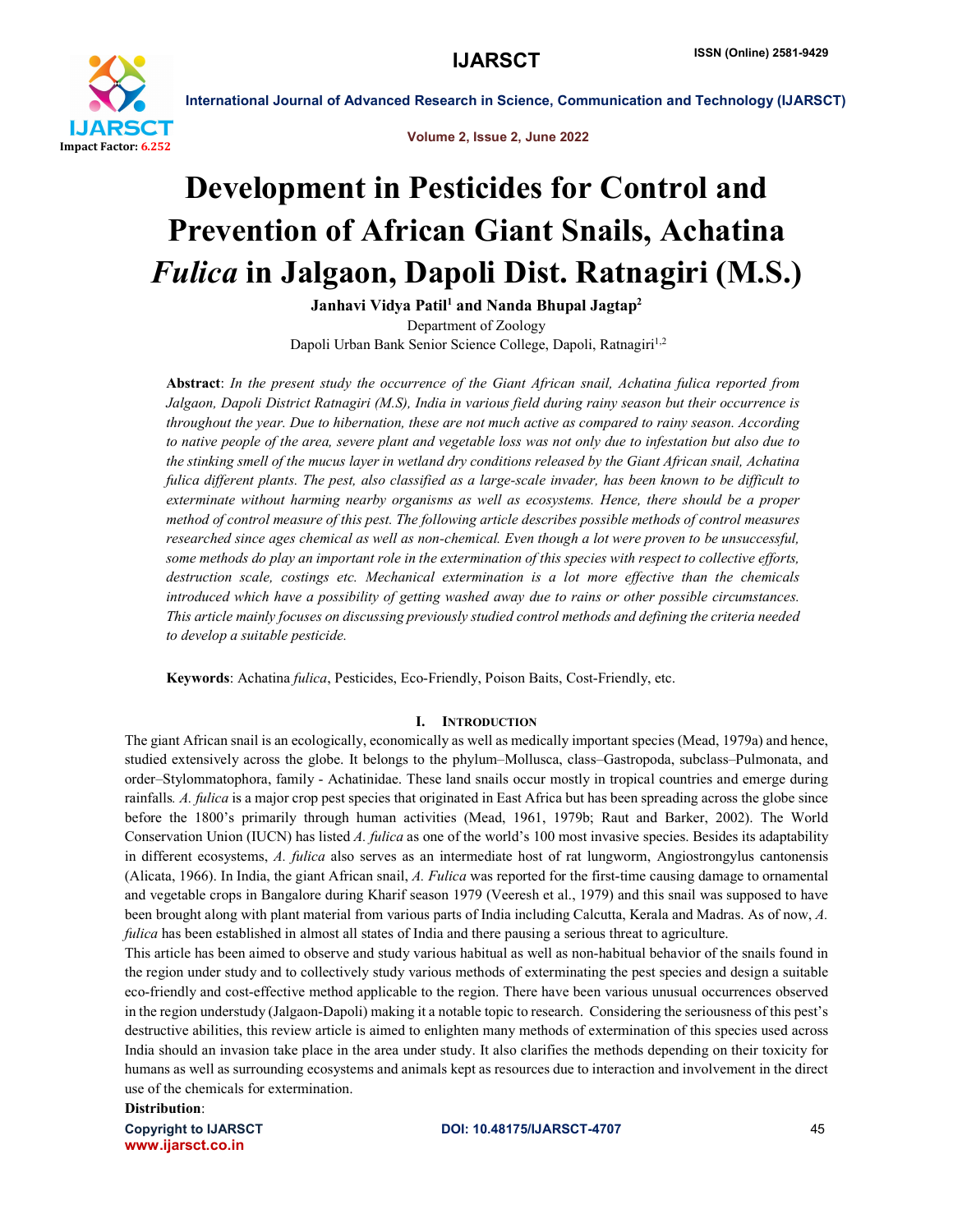

#### Volume 2, Issue 2, June 2022

The introduction of *A. fulica* outside its native range dates back to the early 1800s, when it was spread to Ethiopia, Somalia, Mozambique and Madagascar. The first occurrence outside Africa was in West Bengal (India) through Mauritius in 1847.

In the Asia-Pacific region, the snail is recorded from Bangladesh, China, Fiji, India, Indonesia, Japan, Kiribati, Malaysia, New Zealand, Palau, Papua New Guinea, Philippines, Samoa, Solomon Islands, Sri Lanka, Vanuatu and Vietnam and its range is still expanding. This pest can move a substantial distance under its own power. In the field*, A. fulica* can move 50 m (164 ft) over night (Anonymous, 2012). Under optimal field conditions *A. fulica* can reach high densities and biomass (Raut and Barker, 2002). Tillier (1982) recorded a biomass of up to 780 kg/ha in New Caledonia. Raut and Goshe (1984), Raut and Barker (2002) recorded population densities of up to 46 m2 in mainland India and up to 56 m2 in Andaman and Nicobar. Subsequently Muniappan et al. (1986) reported that 45 million *A. fulica* were collected and destroyed on 1600 hectares over a seven-month period. On Christmas Island, Lake and O'Dowd (1991) recorded a mean of 2 individuals/10m in the heavily infested areas.

# II. MORPHOLOGY OF *A. FULICA*

The adult snail is around 7cm (2.8 in) in height and 20cm (7.9 in) or more in length. The shell has a conical shape, being about twice as high as it is broad. Shell coloration is highly variable, and dependent on diet. However, typically, brown is the predominant color and the shell is banded (Skelley et al., 2011). The mantle, the fleshy part inside the shell through which the foot protrudes, is a pale yellowish color. The columella, the smooth inner surface to the opening of the shell is also yellow. The 'head' portion of the foot is light brown but the rest of the foot is paler with markings. They move along on a single foot, driven by waves of muscle contraction in the sole. A gland at the front of the foot produces slime for the foot to slide over. Snails have teeth that cut up food as they eat, but a land snail has a rough tongue which has little hooks on it. These hooks scrape off tiny bits of leaves, fruits and other foods which the snail can then eat. These teeth are called radula.

The radula is functionally active when the snail is moving over the food and it will rasp pieces of food and eat. There are two pairs of tentacles on their head where one pair is longer than the other pair. The eyes are located on the longer pair which cannot focus well but they are very sensitive to light but the shorter pair is used for smelling and feeling its way around. The shell of *A. fulica* consists of 7 to 12 whorls, with moderately swollen body whorl and a sharply conical spire, which is distinctly narrowed but scarcely drawn out at the apex. The snail has no gill and operculum, but the mantle cavity serves as a lung. It has two pairs of retractile tentacles, with eyes at the tips of posterior tentacles. Being a herbivore, it feeds on leaves and fruits of different plants and the average litter size is 200  $g$ /day. The average weight of a fully matured snail varies from 200-600g and speed of movement is 0.003 km/hour. The giant African Snail has a protective behavior by which when it disturbs, it pulls it body back into the shell and then seal the entrance with mucus plug. It can give off a protective coating by secreting a calcium compound that dries on contact with the air.

This species is a simultaneous hermaphrodite; each individual has both testes and ovaries and is capable of producing both sperm and ova. The testes typically mature first around 5–8 months, followed by the ovaries. Self-fertilization is not viable and therefore snails require a partner to reproduce. Snails typically mate with a snail of similar size. During the mating, the snails either simultaneously transfer gametes to each other (bilateral sperm transfer), or one snail transfers sperm into the other (unilateral sperm transfer).

Snails mate at night and their mating begins with courtship rituals that can last up to half an hour, including petting their heads and front parts against each other. One snail initiates the courtship, and if all goes well, they begin copulation. However, copulation does not always occur because snails show mate choice behavior, and observations have shown up to 90% of attempted courtships were rejected and did not end in copulation. Copulation can last anywhere from 1–24 hours, but tends to last 6–8 hours. Transferred sperm can be stored within the body up to two years.

The snails are oviparous and lay shelled eggs. The number of eggs per clutch and clutches per year varies by environment and age of the parent, but averages around 200 eggs per clutch and 5-6 clutches per year. The eggs hatch after 1–17 days and the snails emerge as juveniles. They reach adult size in about six months, after which growth slows, but does not cease until death. Life expectancy is 3–5 years in the wild and 5–6 years in captivity, but the snails can live for up to 10 years.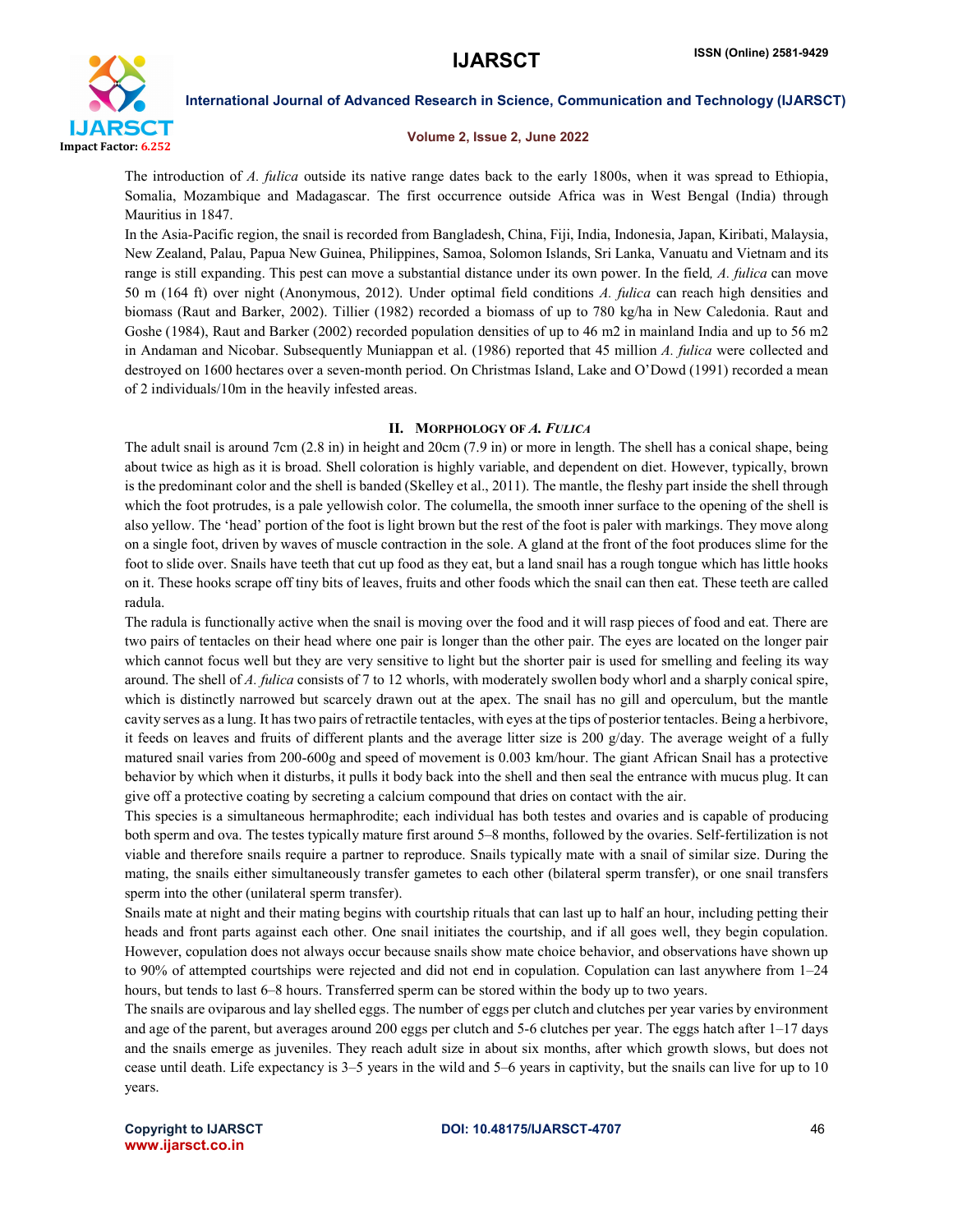

#### Volume 2, Issue 2, June 2022

# III. LIFE STAGES

The average fecundity of *A. fulica* is around 200 in the soil. A snail may lay 5-6 clutches of eggs per year with a hatching viability of about 90 per cent. Adult size can be reached in just four months. The whole life cycle was found to be completed in 5-5.5 months with an egg stage, 7-10 of juvenile stage and 5 months of adult (Upatham et al., 1988). Active adult buried within three inches of soil while the dormant adults found in the surface of soil.

## Aestivation and Hibernation:

*A. fulica* undergoes aestivation for a prolonged period without food or water. There is strong evidence that the period of quiescence is closely correlated with temperature. The aestivation period is about 5 to 10 months and hibernation generally occur in winter season.

#### Ecology:

Raut and Barker (2002) suggested that *A. fulica* is tolerant of a wide variety of environmental conditions. Smith and Fowler (2003) concluded that temperatures in the southern-border and Pacific coast states were likely to be suitable to the snail. A mild temperature of 15-25°C is best for snail reproduction, though most species can stand a wider range of temperature. The optimal temperature is 21°C for many species. When the temperature falls below 7°C, snails hibernate and under 12°C they become inactive. When the temperature raises much above 27°C or more, snails undergo aestivation. They thrive in damp but not waterlogged environments and thus a well-drained soil is required. Eggs are susceptible to all reducing temperature. The water content around 80 per cent of the carrying capacity of the soil and air humidity over 80 per cent (during darkness) is the most favorable conditions. Soil organic matter and other micronutrients like calcium, magnesium, potassium etc. play an important role in increasing the size of the snail. Snails are found in greater abundance at an optimum pH range from 6.3-6.7 and P2O5 concentration (0.002-0.004%). The snail hides during the daytime but can be seen at night with the aid of artificial lighting e.g., flashlight, ideally in moist and sheltered places.

### Homing Behavior:

Tumiyama (1992) observed *A. fulicata* had homing abilities by following mark-recapture techniques. During his investigation, he observed that young adults dispersed for longer distance than old adults. Old adults changed their resting sites less often than young adults (who change their resting sites almost every day). He also concluded that this homing ability is age-dependent and is mostly observed in old adults.

### Seasonal Occurrences:

Ravi Kumar et al. (2007) investigated the seasonal occurrence of *A. fulicata* in an arecanut ecosystem. He reported that mean population was highest in second fortnight of September than the second fortnight of August but in February the lowest mean population was observed in first fortnight and gradually decreased in the second fortnight. The lowest seasonal incidence was due to low temperature in the month of February and the highest seasonal incidence was in September due to favorable environmental condition.

## IV. NATURE AND EXTENT OF DAMAGE

*A. Fulicata* is a macrophytophagous herbivore. It can damage a wide variety of plants, fruits and vegetables. It may also eat sand, very small stones, bones from carcasses, as well as concrete from surroundings for calcium sources for its shell. In very unusual circumstances, it may consume one of its kinds. Defoliation, slime trails or ribbon-like excrement, extensive scraping etc. seen on plants are signs of *A. fulica*. Giant African snails cause extensive damage on farms as well as in natural ecosystems. The characteristic nature of damage by *A. fulica* in papaya are loss of crop yield, death of papaya plants, increased fruit and stem blight caused by Phytophthora palmivora (as the snail spreads the pathogen within and among papaya plants in feces and by contact with its body) (Nelson, 2012).

*A. fulica* may also damage natural or native ecosystems by their herbivory, affecting nutrient cycles in different ecosystems. In many Asian, Pacific, and American communities, it transmits human parasites and pathogens in slime trails or when infested snails are eaten raw or undercooked. One such pathogen is rat lungworm (Angiostrongylus cantonensis), which causes meningitis, Eosinophilic meningoencephalitis in humans (Alicata, 1966).

www.ijarsct.co.in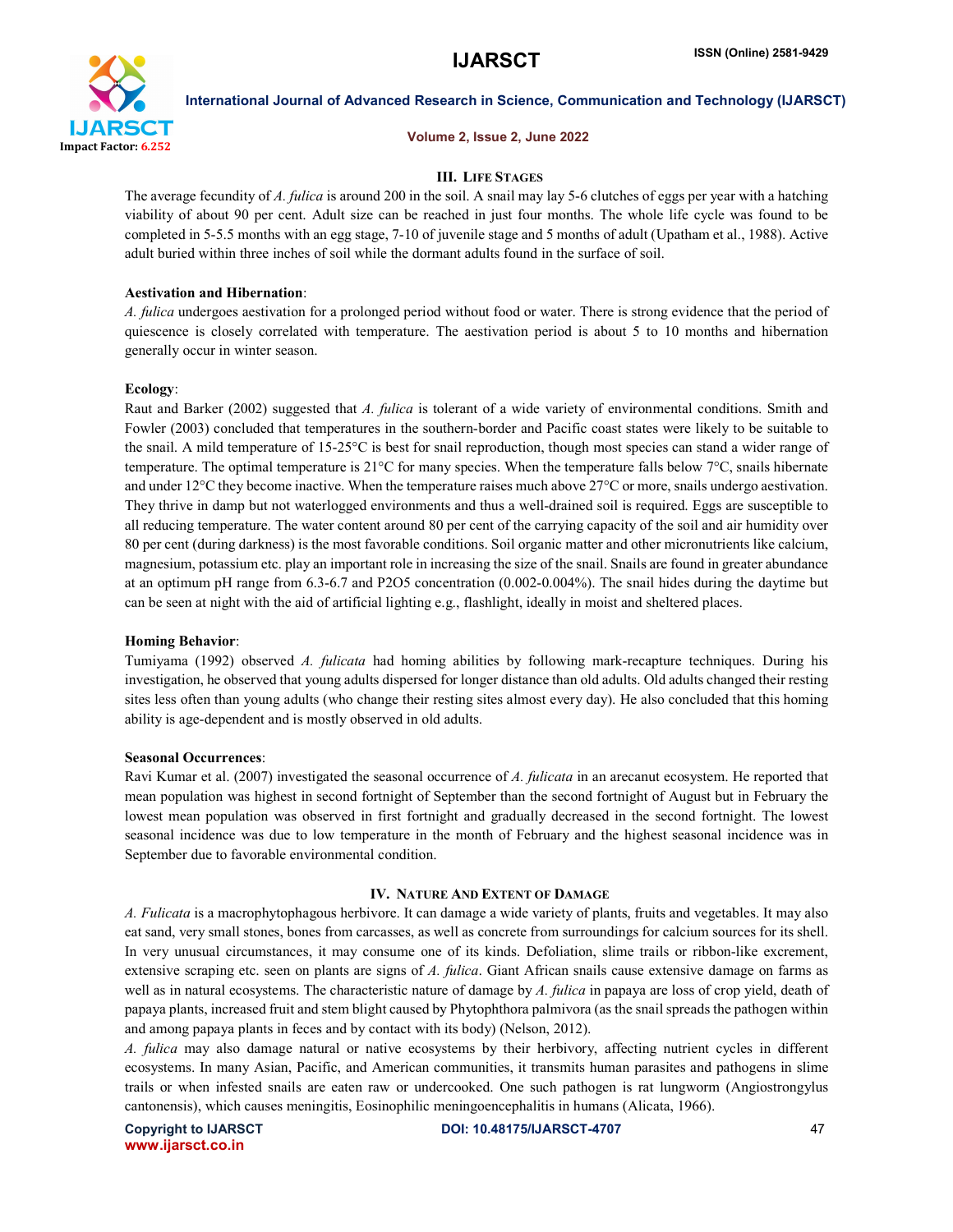

### Volume 2, Issue 2, June 2022

Four categories of plants listed by Mead (1961) are likely to be damaged by this species. The first category is garden flowers and ornamentals, which were completely susceptible at any stage of development, the second category is mostly vegetables, the third category represented plants usually not eaten at the mature stage but are damaged earlier in development by bark being completely removed as is the case with breadfruit, cassava and teakwood. The final category includes crops upon which damage is indirectly incurred (Mead, 1961; Muniappan et al., 1986). Moreover, the extent of damage caused by *A. fulica* generally depends on size of the snail and age of the plants which makes it very difficult to estimate the damage of *A. fulica*. Sridhar et al. (2012) studied the extent of damage caused by *A. fulica* in six different crops in Kolar district, Karnataka and found that the extent of damage was highest in mulberry leaves i.e., 100 per cent followed by groundnut (40-50%) and papaya (40%) and the cucumber was the least preferred host (20%).

# Host plants:

*A. fulica* feeds on more than 500 plant species specially stems, leaves, flowers or fruits of a broad range of agriculturally important plants. In India, some of the preferred host plants are banana (Musa spp.), bean (Phaseolus spp.), cabbage (Brassica oleracea), cassava (Manihot esculenta), cotton (Gossypium hirsutum), eggplant (Solanum melongena), papaya (Carica papaya) and pumpkin (Cucurbita pepo) etc.

# V. CONTROL AND PREVENTION METHODS

It is best not to rely on just one method as the effective control of pests can be carried out by traditional, biological as well as chemical methods. The various management practices studied are discussed below-

# 1. Cultural Control:

Snails and slug's species can grow in places with ideal moisture levels, shelter and harbor sites, all three of which can be provided in farms with abundant ground cover and vegetation growth along with awed fence line. Weed control, proper hygiene and removal of refuses from time to time can improve baiting. more organic content soils attract these species. Raising unnecessary plants between trees can act as shelter for snails.

# 2. Mechanical Control

Saw dust and ashes were used for keeping surfaces dry as snails do not like dry surfaces. But this method might be ineffective if they become wet, which might be due to unavoidable circumstances like rain and watering plants. Instead, lime and copper sulphate (which are pest repellents) can be used to prevent migration in an area. Snails repel copper so thin copper sheets can be used around tree trunks to prevent snails from climbing. This method must be combined with skirt pruning and control of under-canopy vegetation to stop snails getting into the trees by other routes (Peter et al., 2012). Fruits extract of Thevetia peruviana also reported to repel A. fulica (Raut and Barker, 2002). Use cuttings of alligator apple, Annona glabra to construct softwood fences as a snail repellant to protect nursery beds has also been reported by Prasad et al. (2004).

Vanitha et al. (2010), Rao (1999) and Chandaragi (2014) reported higher mortality of snails with sapindus and shikakai extract. Prasad et al. (2004), Kumari (2011), Vanitha et al. (2011), Chandaragi (2014) and Paul et al. (2016) also reported the use of crystal salt to be highly effective. A study found neem seed powder and Madhuca seed powder were found next effective barrier substances against A. fulica in laboratory studies with only 20 per cent of snail crossing whereas in field studies no snail mortality was observed (). The present finding on the effectiveness of neem seed powder against A. fulica is in agreement with Selvi et al. (2015) who reported the effectiveness of dust formulation of neem coated silica against A. fulica. In Kerala, a salt-tobacco decoction was used to fight against these giant snails.

As discussed earlier, due to snails' repellent nature towards copper, some amount of copper sulphate is added to the tobacco. During early phase of infestation, hand collection and destruction is the most effective methods. Farmers usually destroy hiding places of the snails, while some farmers grow marigold as a trap crop. One process is the application of salt. One has to dig a hole and line it with wet jute gunny bag. Layer the bags with papaya or cabbage leaves, or fermented coconut water or beer. The smell from the leaves and the fermented coconut water and beer will attract the pests. Once the snails fill the hole, pour salt into the hole. The snails will die. The shells can be crushed and used as manure for coconut trees.

3. Chemical Control

www.ijarsct.co.in

# Copyright to IJARSCT DOI: 10.48175/IJARSCT-4707 48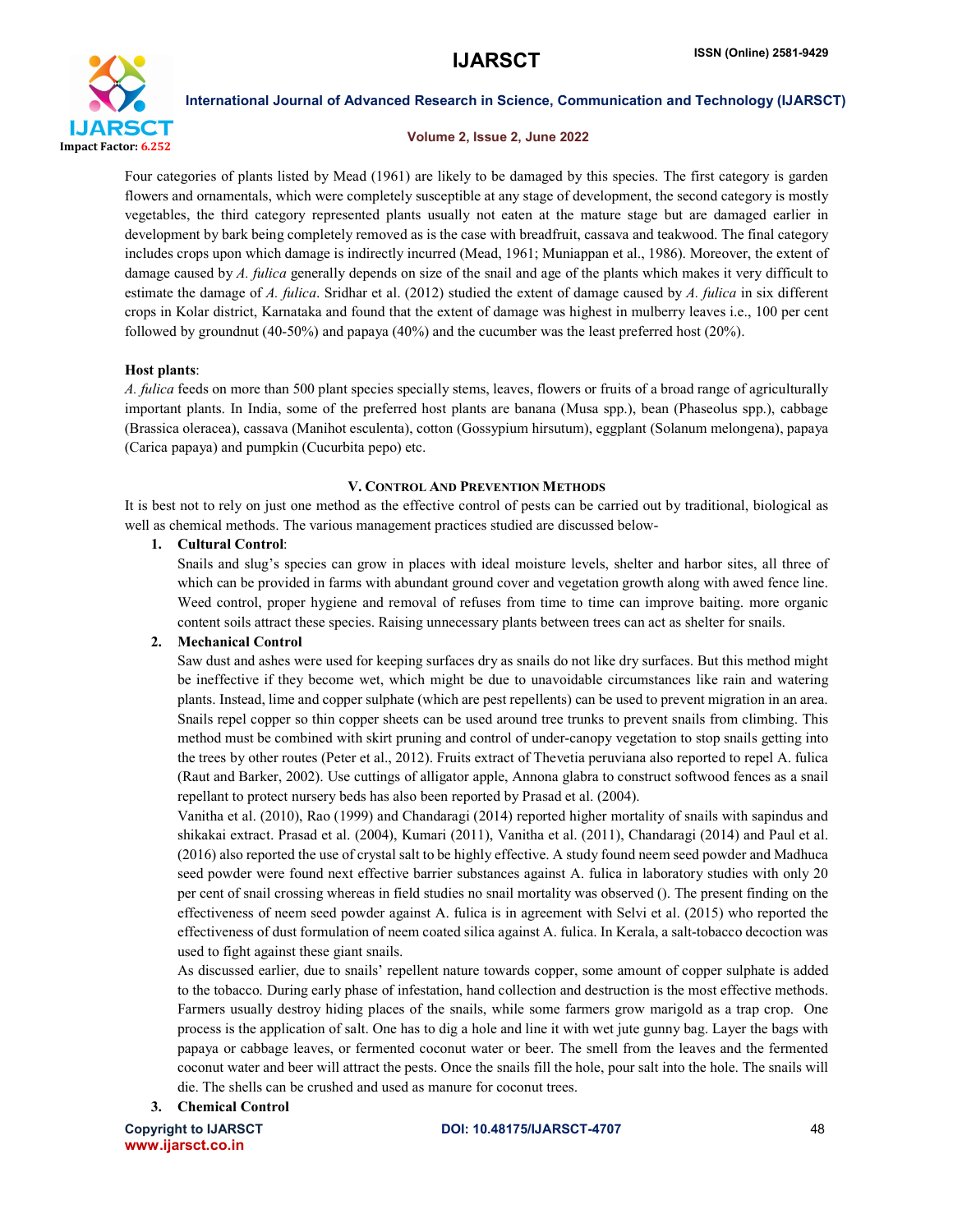

# Volume 2, Issue 2, June 2022

Although metaldehyde has been proven to be a useful pesticide, its use for large scale extermination is not encouraged as it is toxic to the livestock as well as humans along with the snails. if one happens to use them; the following measures should be taken:

- The chemical control should be preferably combined with cultural methods to be more effective
- The poisoned snils should not be discarded where it might come in contact with the livestock which feed on such matter (for example- pigs).
- The poisonous pellets should be properly kept in tin or bamboos in evening and collected in the morning on schedule.
- The livestock, pets as well as humans should be kept away from the poisoned pellets.

Recent developments have shown that iron-based poisons (iron phosphate and sodium ferric EDTA) are more effective and safer to use as molluscicides. Dicholorvos bait (Wheat flour- 1kg + Jaggery- 0.2 kg + Dicholorvos 76EC- 250ml) and methomyl bait (Rice bran1kg + Jaggery 0.2 kg + Methomyl 40 SP- 100 g) are suitable to control the infestation of the species. A small-scale cost-effective bait can be made by by heating the jaggery with wheat flour/ rice bran along with the poison. Proper care should be taken while making small balls and placing them in fields. The poultry and pet animals should be kept away from this bait. Application of copper sulphate and methomyl poison baits resulted in inability of snails to withdraw their exposed body parts inside the shell and profuse mucus secretion, and ultimately snails were died. A study revealed that application of copper sulphate as poison bait, and rice husk+ Acacia concinna powder  $(8:1)$ , burnt rice husk + crystal salt  $(2:1)$ , lime+ crystal salt (2:1), neem seed powder and Madhuca seed powder as barriers all along the border of snail infested area were effective in managing A. fulica. (Pahlavi HS, et. al; 2018).

Another case of invasion in northern parts of Kodagu district in Karnataka describes various methods of extermination as well as the costing. The giant snail invasions have been troubling planters for the recent years. These species somehow managed to arrive through trade and are voracious eaters of coffee plants. They wreaked havoc in 300 acres in 45 plantations in *Shanivarasanthe area of northern Kodagu. A catch-and-kill method*  devised by the Central Coffee Research Institute has been successful in containing the pestilence. The bait has *been successful in killing 90% of snails in a co-ordinate operation.* The planters used baits made of rice-bran, jiggery, castor oil and a chemical- Thiodicarb. These are mixed together and made into pellets or balls placed between four coffee plants. The researchers experimented with methomyl, a broad-spectrum insecticide, but it has been banned because the cost to the soil is too high. Thiodicarb is considered a less harmful insecticide that is effective against in killing the giant snails. Manjunath Reddy, assistant entomologist, coffee research substation at Chettalli, Kodagu explained that they tried every method available to get rid of these pests but the poisonous baits were found to be most effective.

In 2015, the Coffee Board used this bait and killed as much as 30 tonnes of snails. Due to its effectiveness, bait kits were developed and distributed to the farmers. The kit consists of a pair of gloves, 25 kg of rice bran, 100 gm of Larvin branded thiodicarb, 3 kg of jaggery castor oil. It costs Rs. 1,000 but is distributed among the farmers at a subsidized rate of Rs. 100.and 100 ml Due to increasing infestations, there had to be method to discard the dead snails collected and also help the farmers recover their economical loss. So, the Coffee Board came up with an innovative idea of buying the dead snails. It initially offered Rs. 4 per kg of dead snails, which has since been increased to Rs. 8 per kg.

The dead snails are disposed of in a pit that's one-and-a-half feet deep. Salt is put over the dead ones to ensure even the last of the caught snails are dead and then buried. This burial is a precautionary measure against the spread of any disease through the snails.

# Effects of Chemical Control:

Although the invasions can be controlled, the chemicals used are toxic enough to be used in places where there is human activity. These chemicals are especially harmful to aquatic organisms.

www.ijarsct.co.in

# Copyright to IJARSCT DOI: 10.48175/IJARSCT-4707 49 VI. CONCLUSION AND DISCUSSION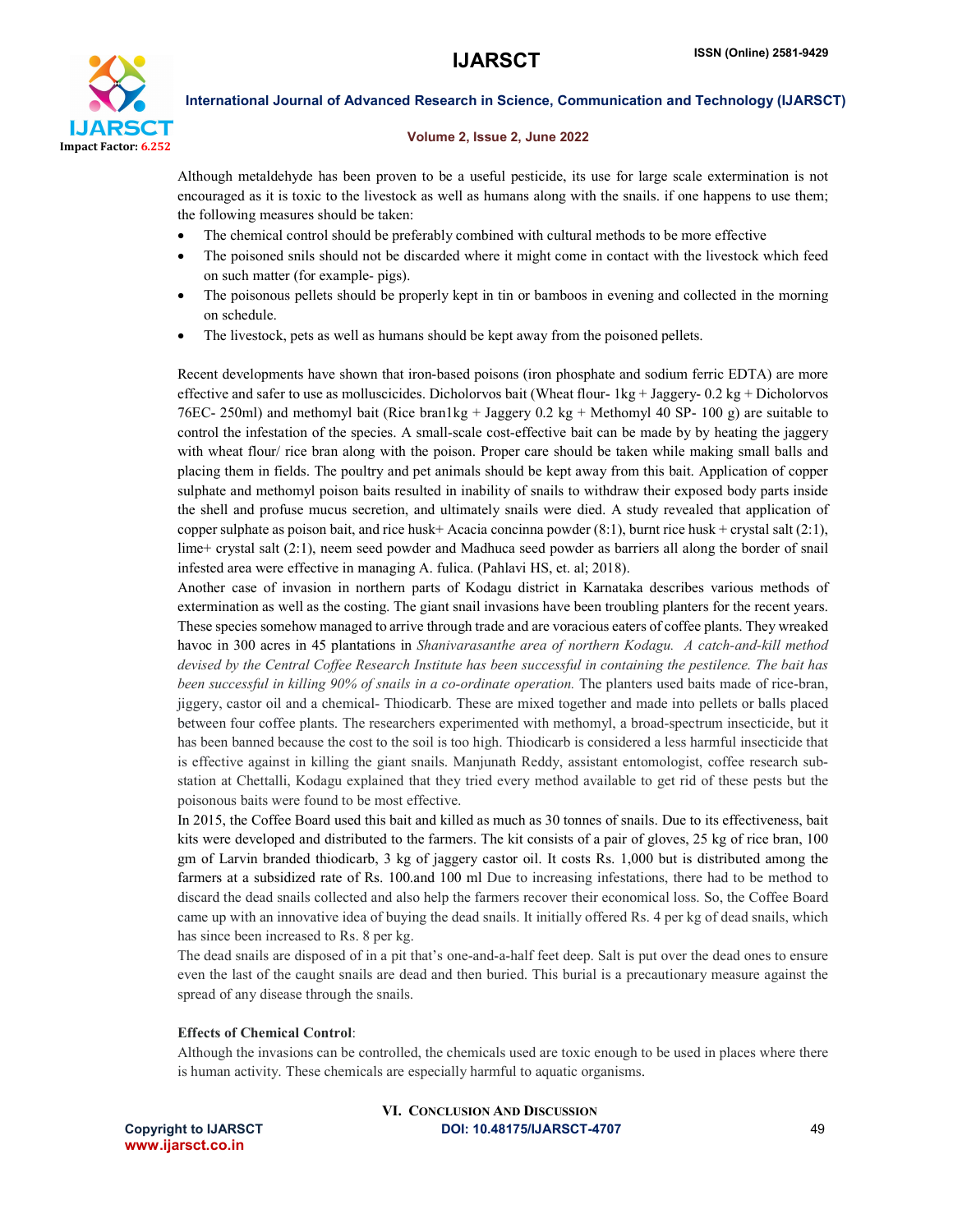

# Volume 2, Issue 2, June 2022

The African giant snail has been an extreme level invasive species, such that it has been proven to destroy acres and acres of crop as well as human livelihood. Numerous methods to effectively exterminate this species have been studied from as long back as 1800s. This species is evidently a threat to biodiversity and is really difficult to control once it establishes itself and is able to find suitable growth conditions. A lot of control measures of this species have been found unsuccessful. Some have a hazardous effect on humans (metaldehyde). A lot of chemicals and toxic baits used for a largescale extermination have seen to be affecting non-target species as well (Prasad et al., 2004). This has resulted in a great damage in the surrounding ecosystems too. A biological method to control this species was devised by introducing a species that would primarily attack this snail species, rosy wolf snails, which turned out to be more disastrous. In places where such chemicals are not available, infestations are best handled manually.

For instance, hand-picking and destroying the snails and their eggs, destroying their resting places as well, is also proven to be more effective. An alternative method is to guard the pathways through which these snails pass which requires fewer efforts than collecting and destroying them and is cheap as well. Another setback of molluscicides is that they might get washed away easily due to various sources of water like rain, which is the prime season for the snails to infest, making these molluscicides ineffective. Recently iron-based poisons have made some progress in being safer for use than other pesticides. Keeping in mind the loss various farmers and planters have to undergo to exterminate this pest, the developed method has to be eco-friendly as well as cost-effective. The same applies to human habitation infestation as well. The occurrences observed in the study sites (Jalgaon-Dapoli) have given rise to unusual behavioral patterns.

This species has been found dwelling in cracks and crevices in construction areas, walls, crowding on organic matters like animal excreta as well as human refuse. The developed method should be target-specific and non-hazardous to human interaction in accordance to the observed occurrences of this species in human dwellings. A direct and effective exterminating method has not been developed yet. Hence there is immense scope to study about this species and its biological weaknesses.

#### **REFERENCES**

- [1] Alicata, J.E. (1966). The presence of Angiostrongylus cantonensis in islands of the Indian ocean and probable role of the giant African snail, Achatina fulica, in dispersal of the parasite to the pacific Island. Canadian J. Zool., 44: 1041-1049.
- [2] Chandaragi M. Integrated management of giant African snail, Achatina fulica (Ferrusac) (Stylommataphora: Achatinidae) in agriculture and horticulture ecosystems. Ph.D. Thesis, Univ. Agril. Sci., Dharwad, 2014, 202
- [3] Kumari P. Studies on Biology and Integrated Management of giant African snail, Achatina fulica Bowdich (Stylommatophora: Achatinidae). Ph.D. Thesis, Rajendra Agril. Univ., Bihar, PUSA, 2011, 141.
- [4] Lake, P.S. and O'Dowd, D.J. (1991). Red crabs in rainforest, Christmas Island: biotic resistance to invasion by an exotic snail, Oikos, 62: 25-29
- [5] Mead, A.R. (1961). The Giant African Snail: A problem in economic malacology. University of Chicago Press, Chigo, 257pp.
- [6] Mead, A.R. (1979a). Economic malacology with particular reference to Achatina fulica. Academic Press, London, 150pp.
- [7] Mead, A.R. (1979b). Anatomical studies in the African Achatinidaea preliminary report. Malacologia, 22: 489-493
- [8] Muniappan, R., Duhamel, G., Santiago, R.M. and Acay, D.R. (1986). Giant African snail control in Bugsuk Island, Philippines, by Platydemus manokwari. Oleagineux, 41:183-186
- [9] Nelson, S. (2012). Injuries caused by the giant African snail to papaya. Extension bulletin published by Department of Plant and Environmental Protection Sciences, Hawaii University, pp. 1-7.
- [10] Pallavi HS, Basavaraju BS, Umashankar N, Shivashankar T and Rajegowda (2018), Evaluation of eco-friendly and chemical pesticides, and attractant solutions against giant African snail, Achatina fulica Bowdich on mulberry, Department of Agricultural Entomology, College of Agriculture, V. C. Farm, Mandya, Karnataka, India, JPP 2018; 7(3): 666-671
- [11] Peter, D., Widmer, M. and Craven, T. (2012). Control of pest snail and slugs. Western Australian Agriculture Authority, Garden note, 12: 530.